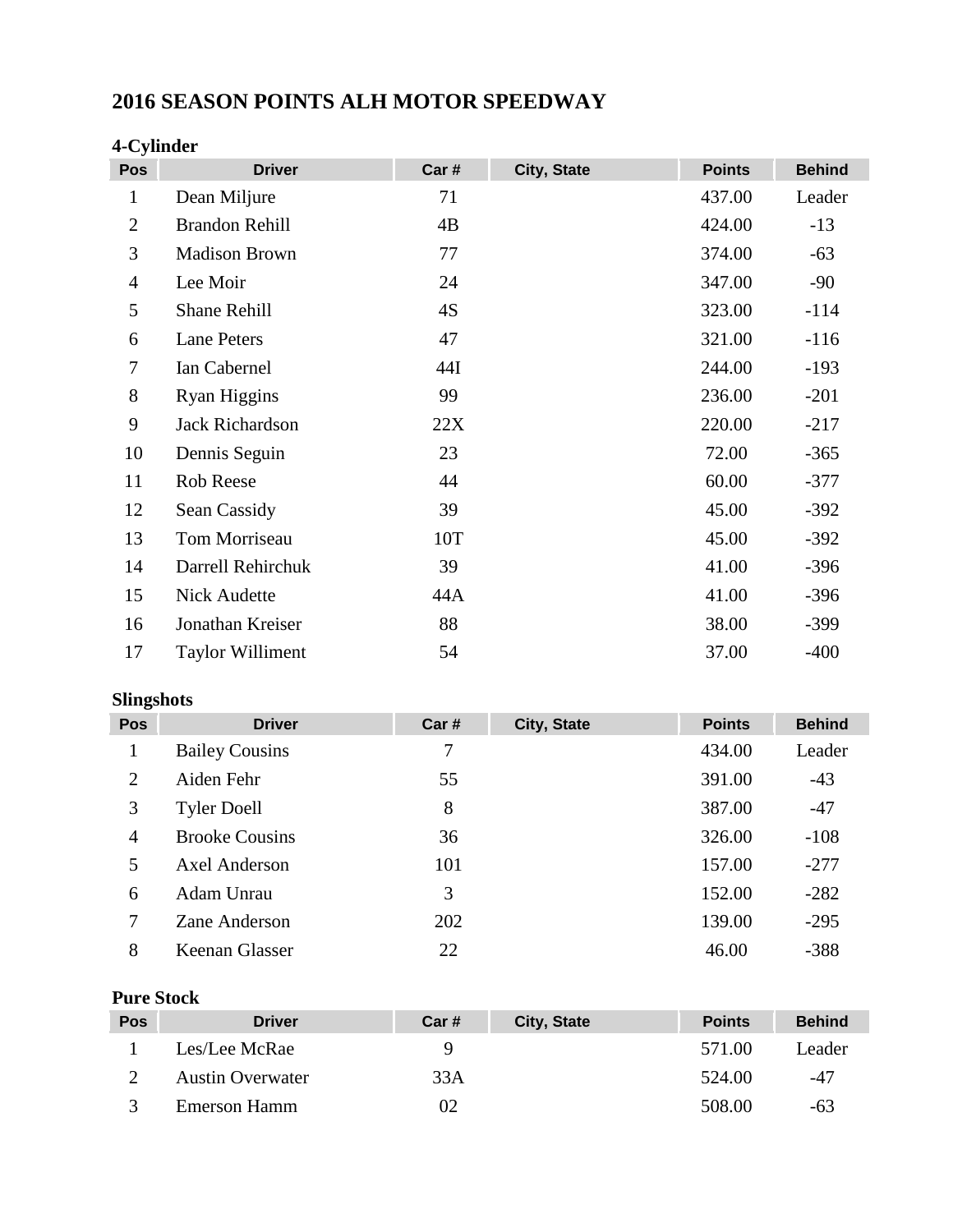| $\overline{4}$ | Nathan Klaassen      | 6      | 493.00 | $-78$  |
|----------------|----------------------|--------|--------|--------|
| 5              | <b>Brian Kentner</b> | 66K    | 485.00 | $-86$  |
| 6              | Chad Allen           | 22     | 475.00 | $-96$  |
| 7              | <b>Ed Marquart</b>   | 88     | 460.00 | $-111$ |
| 8              | Kevin Smith          | 06     | 451.00 | $-120$ |
| 9              | Danielle Korne       | 15     | 450.00 | $-121$ |
| 10             | Al Unger             | 95     | 399.00 | $-172$ |
| 11             | Rod/Dave Wolfe       | 8      | 342.00 | $-229$ |
| 12             | Pat Smith            | 16     | 293.00 | $-278$ |
| 13             | Cory Popplestone     | 46     | 281.00 | $-290$ |
| 14             | Derek Pollock        | 2T     | 278.00 | $-293$ |
| 15             | <b>Brian Bellew</b>  | 30K    | 272.00 | $-299$ |
| 16             | Jeremy Bezan         | $00\,$ | 265.00 | $-306$ |
| 17             | Marv Klaassen        | 445    | 262.00 | $-309$ |
| 18             | Zak Brennan          | 18     | 183.00 | $-388$ |
| 19             | Walter Hilderbrand   | 10C    | 182.00 | $-389$ |
| 20             | Jamie Smith          | 13     | 153.00 | $-418$ |
| 21             | Ray Smith            | 08     | 86.00  | $-485$ |
| 22             | Michael Copp         | 5      | 79.00  | $-492$ |
| 23             | Alan/Riley Beamish   | 41     | 72.00  | $-499$ |
| 24             | <b>Bradon Miller</b> | 5M     | 47.00  | $-524$ |
| 25             | Ben Epp              | 06     | 45.00  | $-526$ |
| 26             | Jaden Varnson        | 12     | 44.00  | $-527$ |
| 27             | <b>Bill Messier</b>  | 79     | 38.00  | $-533$ |

## **Street Stock**

| <b>Pos</b>     | <b>Driver</b>         | Car#           | City, State | <b>Points</b> | <b>Behind</b> |
|----------------|-----------------------|----------------|-------------|---------------|---------------|
| 1              | <b>Shawn Teunis</b>   | 39             |             | 590.00        | Leader        |
| 2              | Jesse Teunis          | 70             |             | 547.00        | $-43$         |
| 3              | <b>Brad Wall</b>      | 25             |             | 539.00        | $-51$         |
| $\overline{4}$ | Rod Wolfe             | 8              |             | 523.00        | $-67$         |
| 5              | Doug Perrier          | $\overline{4}$ |             | 284.00        | $-306$        |
| 6              | <b>Andrew Maxwell</b> | M80            |             | 195.00        | $-395$        |
| 7              | Derek Pollock         | $\overline{2}$ |             | 191.00        | $-399$        |
| 8              | <b>Brent Douglas</b>  | 76             |             | 187.00        | $-403$        |
| 9              | <b>Billy Maruca</b>   | 53B            |             | 146.00        | $-444$        |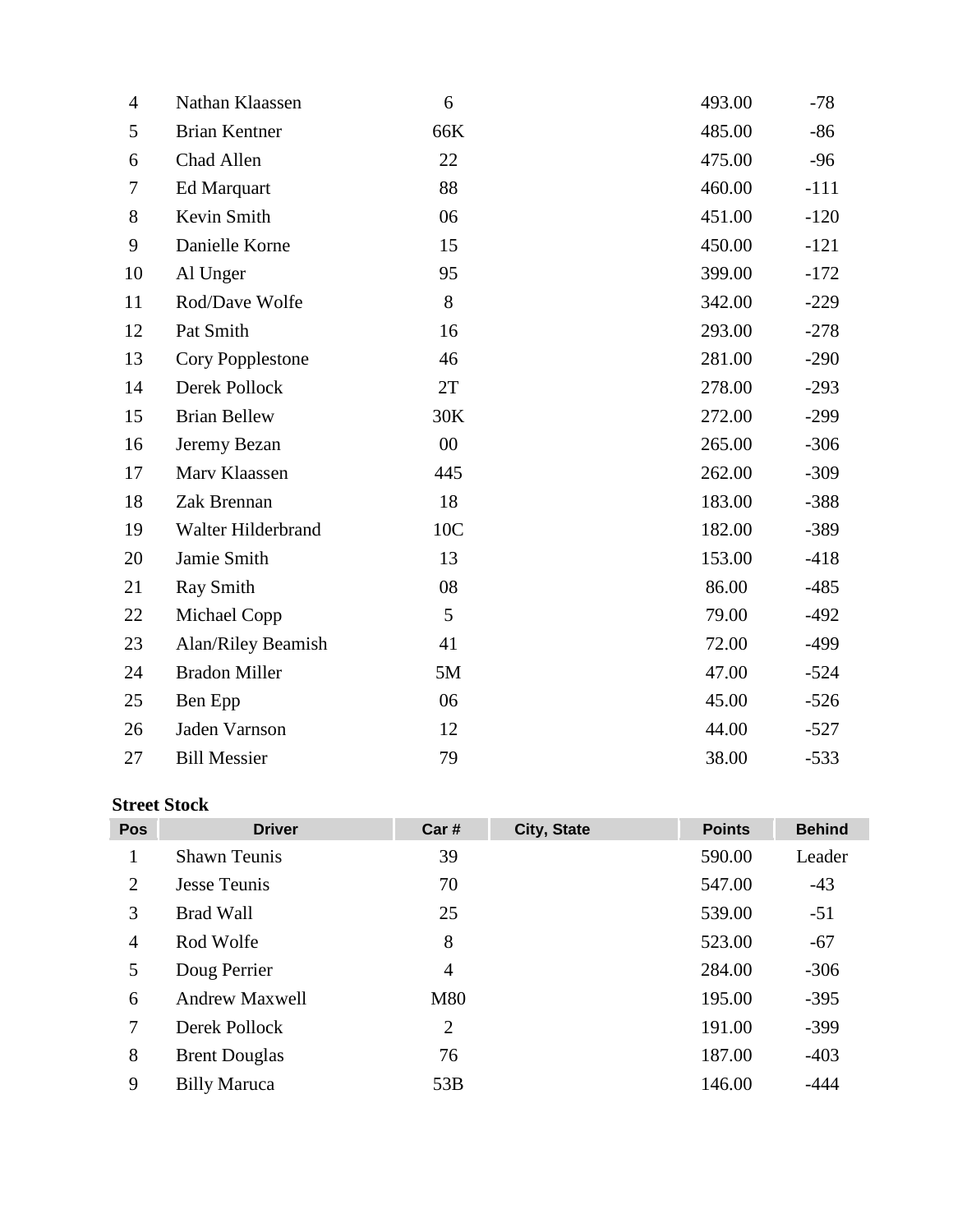| 10 | <b>Adam Burrows</b>     | 18 <sub>B</sub> | 105.00 | $-485$ |
|----|-------------------------|-----------------|--------|--------|
| 11 | Pete Letkemen           | 14              | 105.00 | $-485$ |
| 12 | Mike Olson              | 17              | 98.00  | $-492$ |
| 13 | Casey Vargason          | 17C             | 90.00  | $-500$ |
| 14 | <b>Art Linert</b>       | 2L              | 53.00  | $-537$ |
| 15 | Ryan Johnson            | 25J             | 52.00  | $-538$ |
| 16 | Jeremy Bezan            | 00              | 50.00  | $-540$ |
| 17 | <b>Chase Boen</b>       | 48              | 49.00  | $-541$ |
| 18 | <b>Terry Blacklance</b> | 4               | 47.00  | $-543$ |

# **Super Trucks**

| <b>Pos</b>     | <b>Driver</b>            | Car #          | City, State | <b>Points</b> | <b>Behind</b> |
|----------------|--------------------------|----------------|-------------|---------------|---------------|
| $\mathbf{1}$   | Jeff Rempel              | 18             |             | 261.00        | Leader        |
| 1              | Jamie Vernaus            | 2D             |             | 261.00        | $-0$          |
| 3              | Rod Fidler Tyson Hiebert | $\overline{2}$ |             | 246.00        | $-15$         |
| $\overline{4}$ | Rene Poluyko             | 73P            |             | 245.00        | $-16$         |
| 5              | Darren Lane              | 52             |             | 229.00        | $-32$         |
| 6              | <b>Trevor Krause</b>     | 66T            |             | 90.00         | $-171$        |
| 7              | Tayvia Dorge             | 17             |             | 48.00         | $-213$        |
| 8              | Sean Cassidy             | 39             |             | 47.00         | $-214$        |
| 9              | Wayne Grosky             | 04             |             | 44.00         | $-217$        |
| 10             | <b>Wade Barkley</b>      | 4              |             | 40.00         | $-221$        |

## **Midwest Modifieds**

| <b>Pos</b>     | <b>Driver</b>         | Car # | City, State | <b>Points</b> | <b>Behind</b> |
|----------------|-----------------------|-------|-------------|---------------|---------------|
| 1              | <b>Austin Hunter</b>  | 44    |             | 586.00        | Leader        |
| 2              | Cody Wall             | 88    |             | 539.00        | $-47$         |
| 3              | Murray Kozie          | 55    |             | 531.00        | $-55$         |
| $\overline{4}$ | Rick Fehr             | 921   |             | 514.00        | $-72$         |
| 5              | Mark Kohaykewych      | 22    |             | 471.00        | $-115$        |
| 6              | <b>Tony Cassie</b>    | 12C   |             | 454.00        | $-132$        |
| 7              | <b>Brandon Wieler</b> | 99W   |             | 447.00        | $-139$        |
| 8              | Gary Unrau            | 18    |             | 365.00        | $-221$        |
| 9              | Patrick Sobolik       | 40    |             | 323.00        | $-263$        |
| 10             | <b>Brodie Dobson</b>  | 54    |             | 315.00        | $-271$        |
| 11             | <b>Ted Doell</b>      | 95    |             | 314.00        | $-272$        |
| 12             | Erich Frey            | 47    |             | 297.00        | $-289$        |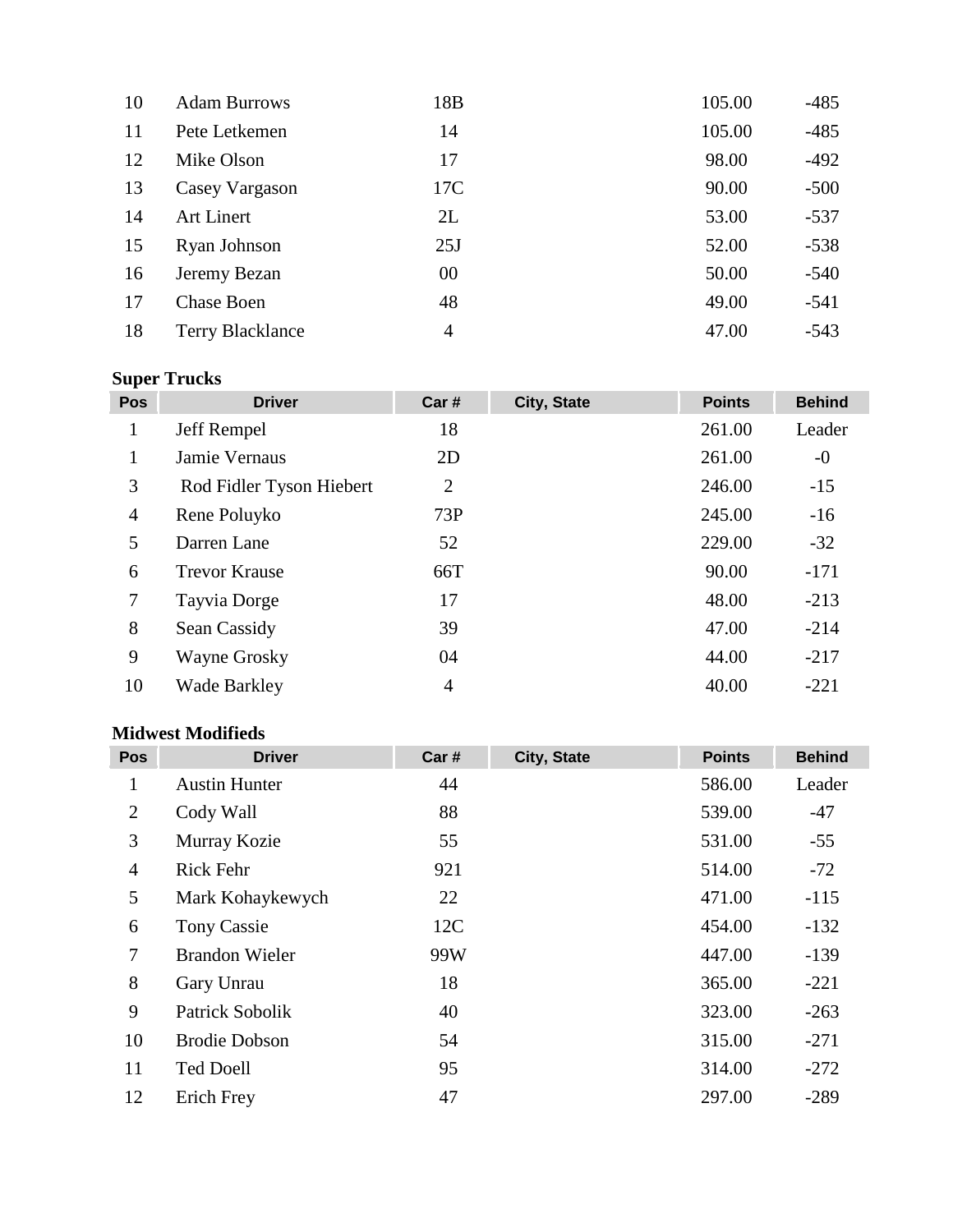| $-349$ |
|--------|
| $-361$ |
| $-369$ |
| $-377$ |
| $-418$ |
| $-463$ |
| $-482$ |
| $-487$ |
| $-497$ |
| $-501$ |
| $-507$ |
| $-510$ |
| $-517$ |
| $-524$ |
| $-532$ |
| $-539$ |
| $-540$ |
| $-542$ |
| $-545$ |
| $-554$ |
|        |

## **Modifieds**

| <b>Pos</b>     | <b>Driver</b>         | Car #          | City, State | <b>Points</b> | <b>Behind</b> |
|----------------|-----------------------|----------------|-------------|---------------|---------------|
| $\mathbf 1$    | Ward Imrie            | 10W            |             | 544.00        | Leader        |
| $\overline{2}$ | Jerome Guyot          | 48             |             | 513.00        | $-31$         |
| 3              | <b>Scott Greer</b>    | 5              |             | 510.00        | $-34$         |
| $\overline{4}$ | <b>Ryan Cousins</b>   | 36             |             | 504.00        | $-40$         |
| 5              | James Wall            | 24             |             | 466.00        | $-78$         |
| 6              | Lee McRae             | 9M             |             | 340.00        | $-204$        |
| $\tau$         | <b>Justin Bronk</b>   | 92             |             | 319.00        | $-225$        |
| 8              | <b>Jeff Pritchard</b> | 1 <sub>J</sub> |             | 269.00        | $-275$        |
| 9              | Al Giesbrecht         | 8              |             | 253.00        | $-291$        |
| 10             | <b>Henry Peters</b>   | 40             |             | 222.00        | $-322$        |
| 11             | Ryan Kereluk          | 29K            |             | 210.00        | $-334$        |
| 12             | Chris Unrau           | 27             |             | 206.00        | $-338$        |
| 13             | Rob Penner            | 42             |             | 103.00        | $-441$        |